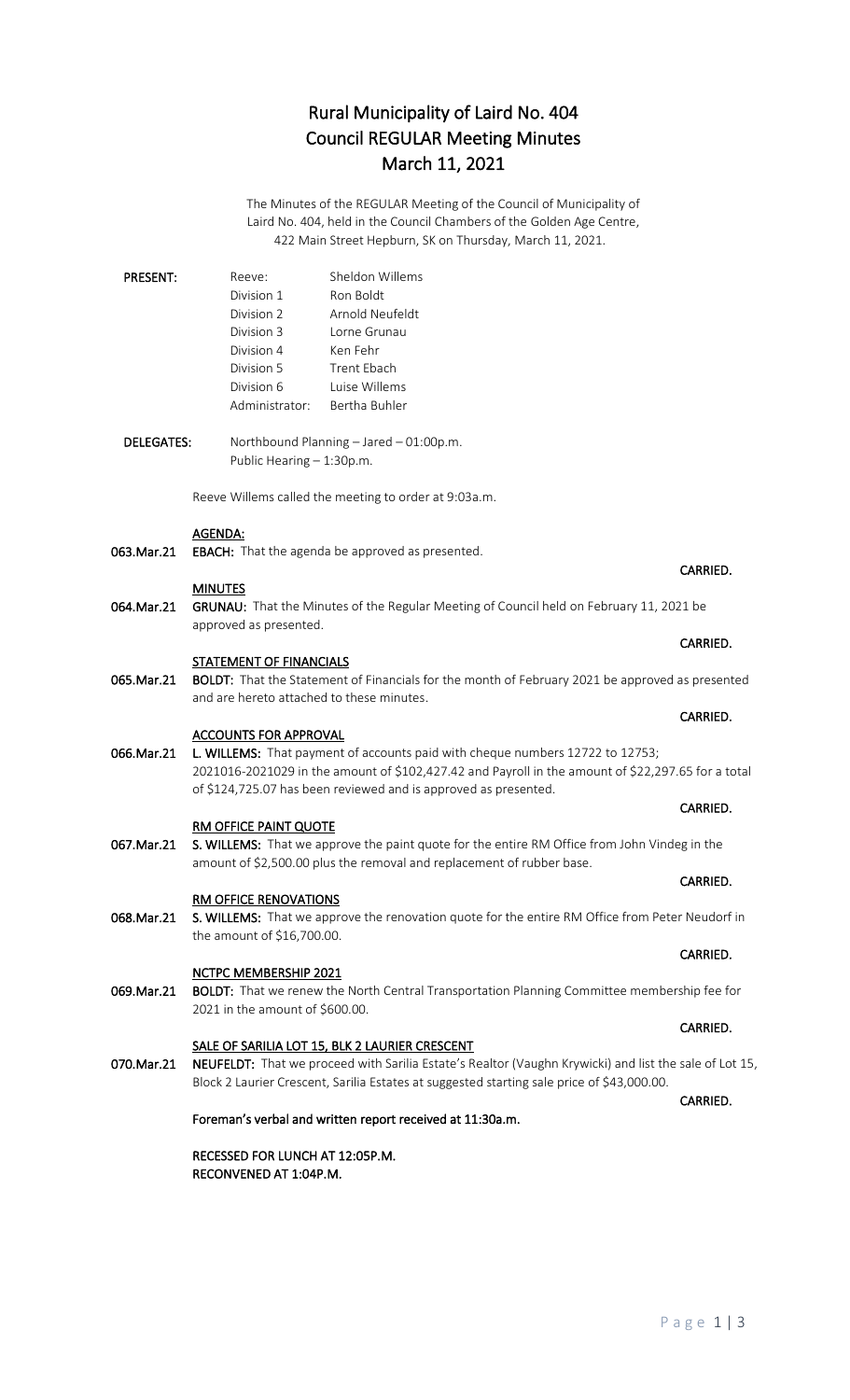# Rural Municipality of Laird No. 404 Council REGULAR Meeting Minutes March 11, 2021

### Delegate Jared Stephenson of Northbound Planning reporting was received at 01:05p.m.-2:05p.m. Items addressed were the following:

- 1. Star Quality Homes Servicing Agreement;
- 2. Pioneer Meats Access Road
- 3. Bylaw No. 05-2020 ZB Amendment; and
- 4. Bylaw No. 02-2021 ZB Amendment.

## PUBLIC HEARING

071.Mar.21 BOLDT: That we open up the Public Hearing at 1:30p.m.

 PUBLIC HEARING FROM 1:30P.M. – 1:45P.M. FOR ZONING BYLAW NO. 02-2021 AMENDMENT. No discretionary letter responses were received.

**CARRIED. CARRIED.** 

**CARRIED. CARRIED.** 

### PUBLIC HEARING

072. Mar. 21 BOLDT: That we close the Public Hearing at 1:45p.m.

PIONEER MEATS DEVELOPMENT APPLICATION

073.Mar.21 FEHR: That Council approves the proposed discretionary ancillary use for a butcher shop on LSD 11-31-41-06-3, subject to: provincial approval of Bylaw 01-2021 and thereby complying with the regulations and evaluation criteria of proposed new clause 1.4.6 within the AG – Agricultural District of said bylaw; and suitable access on registered roadway being provided in accordance with subsection 3.77 of the Zoning Bylaw, the landowner being responsible for its creation and expense. Permit issuance is to be withheld until such time that the approval conditions are satisfied. No written or verbal submissions were received from any affected landowner within the discretionary use notification area.

**CARRIED. CARRIED.** 

### SECOND READING BYLAW NO. 05-2020 ZB AMENDMENT

074. Mar. 21 EBACH: That Bylaw No. 05-2020, being an amendment to the Zoning Bylaw No. 2006-8, be read for the Second Reading, that the following be amended:

> The Zoning Map referred to in Section 5 is amended by rezoning from Agricultural District (AG) to Country Residential 1District (CR1), all of the proposed: Lots 1, 2,4, and 5, Block 3; Municipal Buffers; and road dedication for "Service Road" and "Fehr Way", all located within Parcel G, Plan 62S02679, within NW ¼ 16-40-05-W3M, as shown within the bold dashed line and hatched on the Plan of Proposed Subdivision prepared by Howard A. Larson, SLS, of Larson Surveys Ltd., attached to and forming part of this bylaw as "Schedule A".



CARRIED.